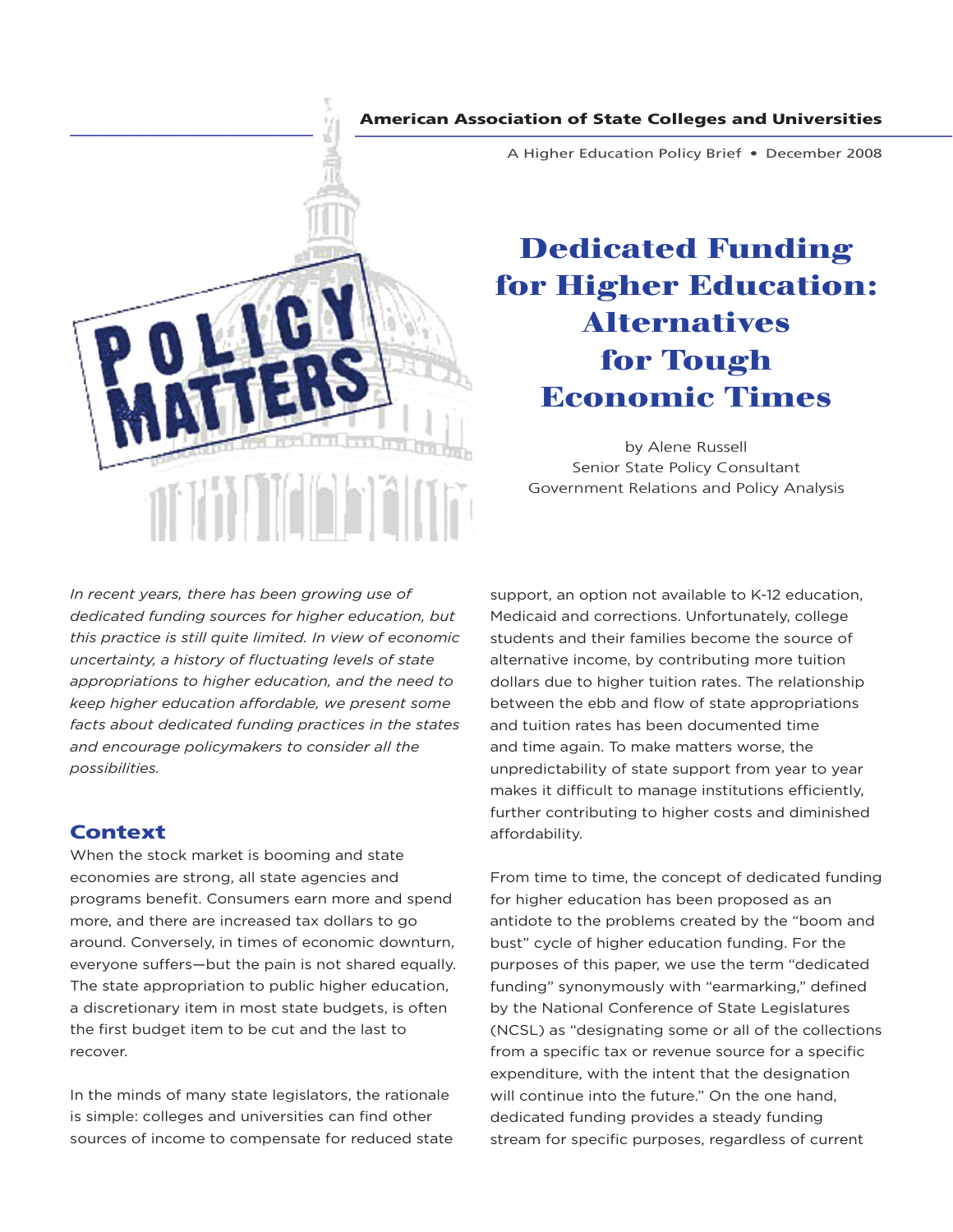economic conditions. On the other hand, it reduces the flexibility of the state legislature to meet the broad mix of public needs, and dedicated funds may be used to supplant appropriations rather than to augment them. NCSL notes that earmarking is an "important and controversial element in state finance."

NCSL reports that every state earmarks taxes to some extent—for state highways; local government; education; health, welfare and human services; and the environment—and the average is 24 percent. Five states earmark 50 percent or more of their state tax revenues, and this number ranges from 4 percent in Rhode Island to 84 percent in Alabama. The proportion of state funds earmarked has remained fairly constant over the past two decades, but it has declined since the early 1950s when about half of all tax dollars were earmarked. Currently, 35 states earmark at least some state taxes for education, including K-12 and higher education.

Another significant source of dedicated funds is gaming revenues, and 48 states currently have some form of legalized gambling (Hawaii and Utah are the exceptions). This source is growing as a revenue stream, and *Stateline.org* reports (5/27/08) that 17 states now generate more than 5 percent of their state budgets from all forms of gambling. Since New Hampshire began the first state lottery in 1964, 42 states now operate lotteries, adding \$17.1 billion to state coffers in FY 2006. Thirty years ago, only Nevada and Atlantic City, New Jersey had legal casinos. Today 25 states have commercial casinos, racetrack casinos, card rooms and/or electronic gaming devices, adding more than \$8.0 billion to state and local governments in 2007. The racetrack casino industry is the fastest-growing mode of gambling, experiencing a 55 percent increase in state tax revenues between 2006 and 2007. Currently, at least 30 states dedicate some gaming revenues to education.

A final source of dedicated funding is revenues from state trust lands. This practice started in the 18th century when Congress began to grant lands to newly formed states to support a variety of public

institutions, including K-12 and higher education. Most state trust lands have been sold by now, but 46 million acres remain, spread across 23 states primarily west of the Mississippi. Revenues from these lands are generated from timber production; mining of oil, gas, coal and minerals; grazing; agriculture; commercial leases; and land sales for residential and commercial development. In every state K-12 education generally receives most of the revenues from trust lands.

In recent years, there has been growing use of dedicated funding sources for higher education, but this practice is still quite limited. This paper explores the scope and types of dedicated funding sources for higher education across the states, their uses, pros and cons, and recent issues and debates. It is the intent of this paper to provide some facts about what states are doing, to point out some of the variation among states, and to stimulate thinking on this controversial topic.

## **Observations**

**Though the vast majority of state and local support for higher education comes from tax dollars, almost none of these dollars represent dedicated funding streams to higher education.** This conclusion is based on an analysis done by the American Association of State Colleges and Universities (AASCU) of detailed state-by-state tax revenue data provided in an appendix to NCSL's 2008 report *Earmarking State Taxes, FY 2005.*

According to the State Higher Education Executive Officers (SHEEO), 88 percent of total public support for higher education comes from state tax appropriations. Given that every state earmarks at least some of its tax dollars, one might expect higher education to be a significant recipient of these dedicated funds. However, our analysis of NCSL data indicates that at best, 20 states earmark at least some dollars for higher education, but the earmarks are quite small and generally do not contribute to college and university general operating funds. Just four states have at least one ongoing general earmark for higher education, with dollar amounts that are quite modest. For example,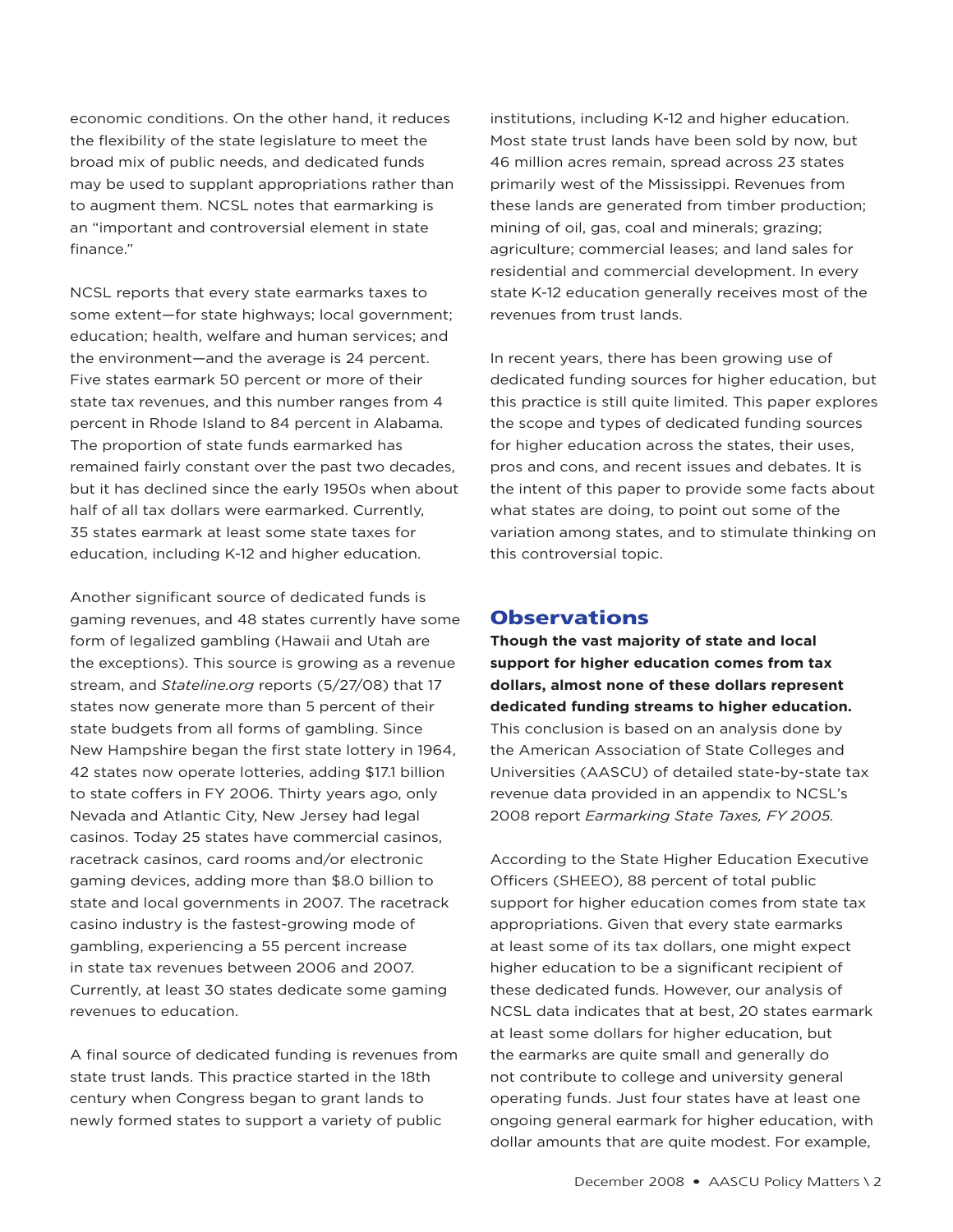Arkansas dedicated \$49.4 million in FY 2005 to "state institutions of higher education," derived from 2.1 percent of its sales and use tax, and \$11.1 million to "Department of Higher Education grants," derived from 0.5 percent of its sales and use tax, out of a total of \$778.5 million total state tax dollars appropriated to higher education that year. In the same year, Montana dedicated \$11.8 million to "the state university system," derived from 6.5 percent of its property tax, and another \$1.9 million to its "state universities," derived from 1.3 percent of its oil and gas production tax, out of a total of \$173.8 million in tax dollars appropriated to higher education.

Eight states have at least one combined earmark for K-12 and higher education. The total dollar amounts of these funding streams are significantly higher than those earmarked for higher education only, but it cannot be inferred that higher education is receiving a large dollar amount. Alabama is unique in earmarking 97 percent of its personal income tax to "public schools and higher education," equal to 65 percent of its total tax collections, or nearly five billion dollars (on a related note, Utah is unique in earmarking 100 percent of its personal and corporate income taxes for K-12 education, but none to higher education).

Finally, 14 states have at least one special purpose earmark for higher education, typically a quite modest amount that does not support the general operating costs of institutions. These beneficiaries include a veterinary school's equine research program, medical education and research, a community college job training program, wine and grape research, and other specialized purposes (note that several of these states overlap those counted above, also having either general higher education earmarks or combined K-12-higher education earmarks).

One of the strongest arguments for dedicating tax dollars to higher education is that it lends greater predictability and stability to fiscal planning during economic downturns. However, this funding approach does nothing to add to the total state coffers, and it reduces the flexibility that lawmakers value in allocating state funds, especially in tough

times. Also, assuming that the vast majority of higher education funding would still come from non-dedicated tax dollars, there is little safeguard against legislators using dedicated funds to supplant regular, non-earmarked state appropriations.

**Support for higher education from gaming revenue follows a different pattern than support from state tax dollars. With few exceptions, revenues from state lotteries and casino gambling provide only a very small proportion of total state support for higher education, but this is by far the largest source of dedicated funding to higher education.**  Though we were unable to find a data source that precisely captures all dedicated gaming revenues to higher education, SHEEO's 2008 report based on their State Higher Education Finance (SHEF) survey offers a reasonable proxy. According to SHEEO, higher education institutions in 22 states receive money in their operating funds that is set aside from "appropriated non-tax state support," including lotteries, casinos and other types of gambling; tobacco settlements; and any other appropriated non-tax support. Importantly, these figures include all dedicated gaming revenues, but may overestimate this number in some states to the extent that other sources are included. Fifteen of these states provide less than 5 percent of their total state support to higher education from appropriated non-tax state support, and two states provide 5 to 10 percent of their state support to higher education from these sources [see map]. Five states (Florida, Georgia, South Carolina, Tennessee and West Virginia) allocate a more substantial 10 percent or more of their total state support to higher education from these sources. These figures include contributions to state student financial aid programs.

Though lottery support is generally modest, it can have a significant impact, depending on how the revenues are earmarked. Most notably, the state of Georgia passed a lottery referendum in 1992 designed specifically to fund Helping Outstanding Pupils Educationally (HOPE), a broad-based merit scholarship program. Created to increase access, keep students in state, and ensure a more highly qualified workforce, this program has grown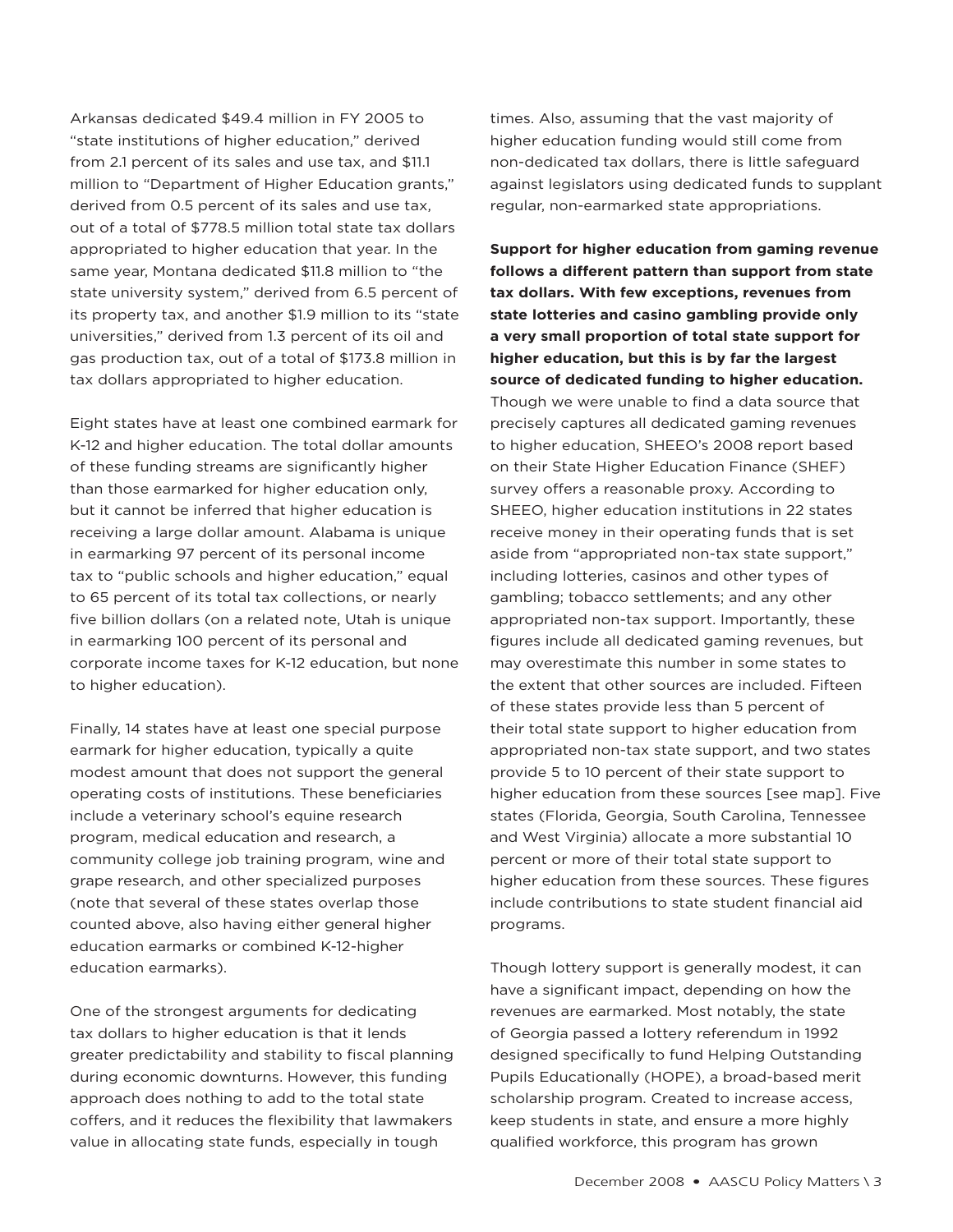

dramatically over the years, enjoys widespread public support, and has served as a model for merit-based aid programs in other states and for the federal government.

Beyond merit scholarships, states have earmarked lottery funds for other higher education uses.

- In Nebraska, 44 percent of lottery proceeds are dedicated to educational purposes, and half of this goes to a need-based scholarship program.
- In Florida, 100 percent of the lottery's proceeds go to education, both K-12 and postsecondary. In FY 2008, 60 percent of lottery proceeds went to higher education. Although the Bright Future scholarship program received the largest proportion (\$346.3 million), another \$297.2 million

went to state universities and \$175.0 million to community colleges.

- In Missouri, the state lottery funds college and university salaries, equipment and library purchases, and institutional-based student financial aid. The lottery also provides institutionspecific allocations, and on average, lottery funds cover 8 to 9 percent of total state funding to most four-year public institutions and 5 percent of total state funding to community colleges.
- In South Carolina, 72 percent of lottery profits go to higher education, about three-fourths to several scholarship and loan programs, mostly meritbased, and the remainder to endowed chairs, technology and other programs.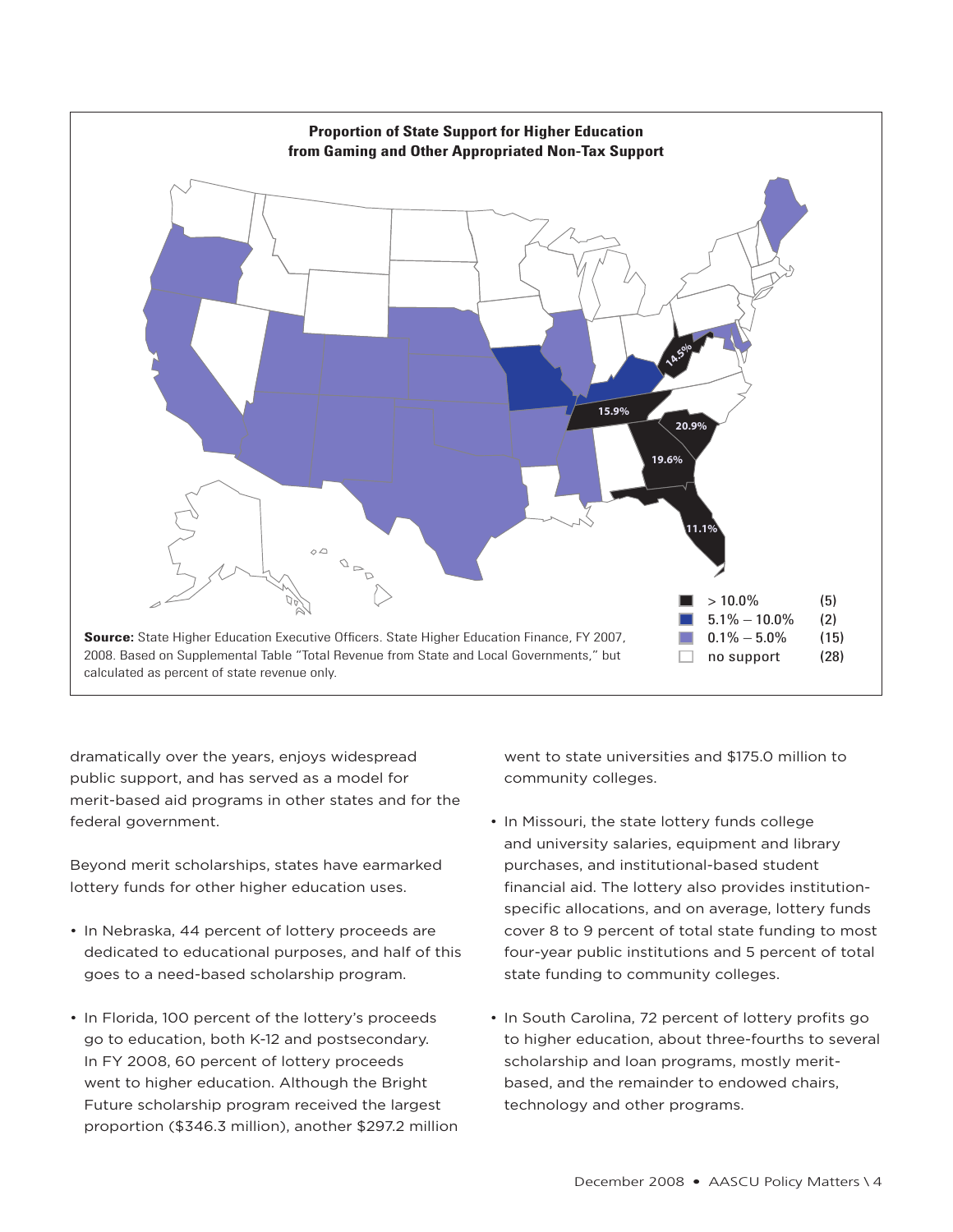Arguments in favor of state lotteries center on the fact that they provide a new source of additional revenues that support public purposes and provide benefits for individuals. Proponents argue that as a "voluntary tax," it is a sound alternative to less popular increases in sales, personal income and other taxes, and adds a buffer against budget shortfalls that would otherwise lead to cuts in state programs and services. Opponents maintain that it is a regressive approach in which lower income groups tend to pay a larger share of costs and receive a smaller share of benefits. They argue that merit scholarships, a common beneficiary of lottery funds, are not an efficient way to increase college access, may not increase student retention or completion, and may lead to grade inflation. Opponents also note that states become dependent on lottery funds, but that they are not a reliable source of revenue. Finally, some argue that lottery funding may be used to supplant existing state appropriations to education. If policymakers feel that higher education (or any beneficiary) is receiving enough already, they can use tax dollars for other purposes or even cut taxes.

In a sense, each of these arguments is partially correct, and states have options as to how they structure their lottery systems. When targeted effectively and balanced appropriately, lotteries can be less regressive. For example, in addition to merit aid, the Georgia lottery provides significant support for a voluntary pre-kindergarten program. In Tennessee, lottery revenues are split among lottery scholarships, pre-kindergarten and afterschool programs. And in many states, lotteries fund a mix of programs that include environmental, mass transit, economic development, property tax relief, and other public benefits. Also, even meritbased scholarships can be more or less "regressive," depending on the stringency of the eligibility requirements, the mix of merit- and need-based aid available, and other factors. However, the very success of lottery scholarships, leading to a growth in demand for scholarship dollars, can be a major problem when accompanied by flat or decreasing lottery revenues. In the words of Florida state representative Ray Sansom (R): "Gambling is risky. It's stagnant. It's unpredictable, and it's not the best way to balance the budget." Over the years, Georgia, New Mexico, Oklahoma and West Virginia are among the states that have had to adjust their lotteryfunded college scholarship eligibility requirements, along with the amount of scholarship funds offered, the time period covered and other factors, to save money when demand for the scholarships outpaced the available dollars.

Like lotteries, on the plus side, casinos provide additional revenues for host communities and states without raising taxes; on the negative side, communities and states can become dependent on the revenue these casinos generate, which may decline in tough economic times. However, casinos have slightly different pros and cons than do lotteries. Those in favor argue that casinos create jobs, attract visitors and have multiplier effects in the economy; they point to success in transforming the economies of Nevada after 1931 and New Jersey after 1978. They note that gambling has become more socially acceptable than it once was and argue that casino revenues are less regressive than lottery revenues. Further, opening new casinos helps to keep residents' dollars from flowing out of state, and opening them has become somewhat of a defensive move, particularly in the northeast corridor of the U.S. In contrast, opponents argue that casinos carry hidden costs in terms of infrastructure, regulation, gambling addictions, personal bankruptcies and increased crime. Further, they suggest states will eventually reach a saturation point in number of casinos that can be supported. Finally, even though they are generally taxed at a high rate, casino revenues ultimately provide only a modest source of income in most states.

**Revenues from public land trusts are small as well, though again there are exceptions**. SHEEO also tracks higher education support from nonappropriated sources, which may include, but are not limited to, "monies from receipt of lease income, cattle-grazing rights fees, and oil/mineral extraction fees on land set aside by the state for higher education," as a proportion of total state support for higher education. Only nine states have this as a dedicated revenue source for higher education, and six of these states provide less than 1.0 percent of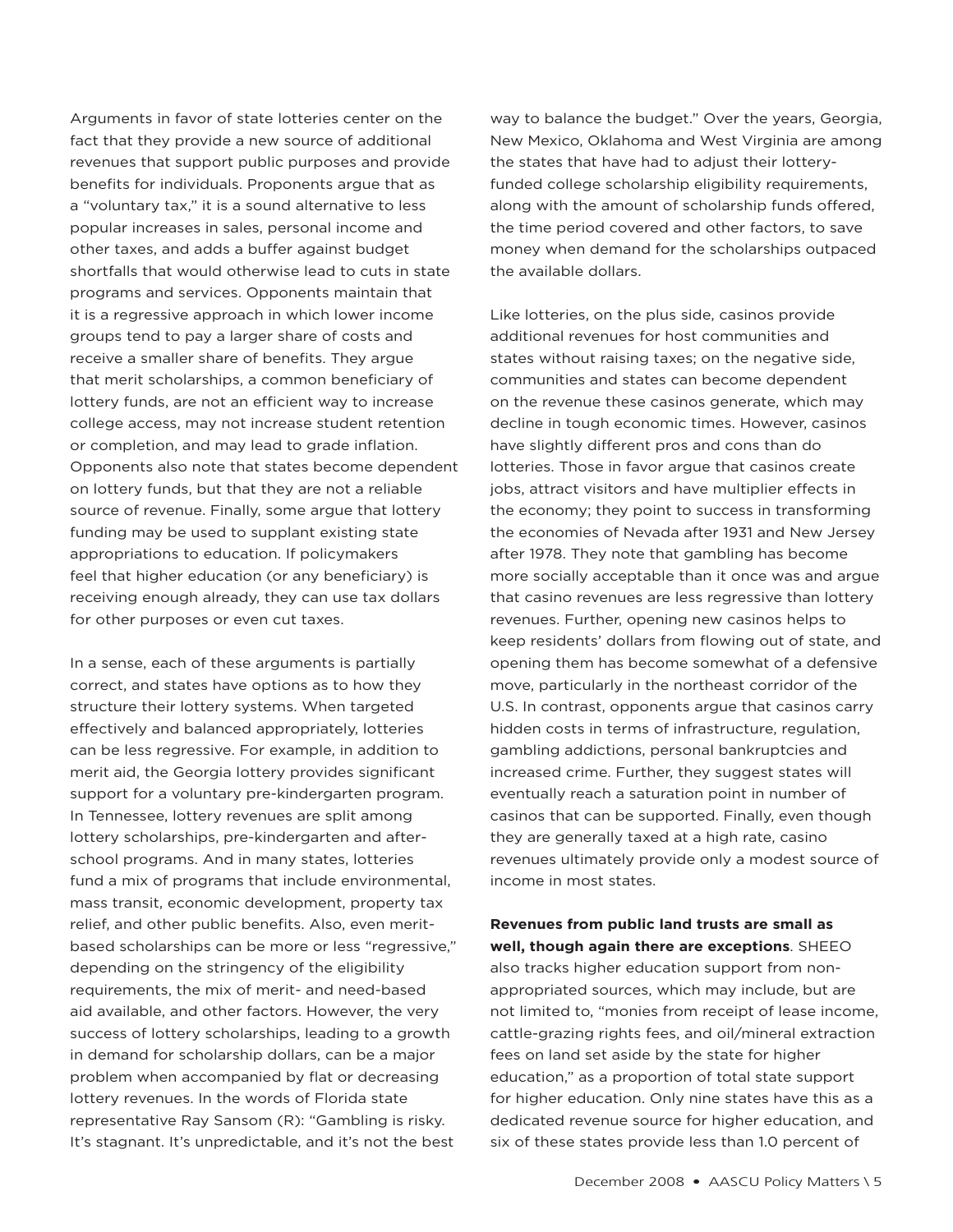total state support for higher education from this revenue category. Wyoming is a notable exception, leading the states with 18.1 percent of total state support for higher education in FY 2007 coming from non-appropriated sources, followed by New Mexico at 5.3 percent, and Oklahoma at 1.6 percent. However, the SHEEO data track only those revenues going into general operating funds, and do not take into account revenues from these sources that are earmarked for capital projects. For example, in Texas, mineral and oil rights revenues go into the Permanent University Fund, which generates, in part, about \$400 million annually for new construction, renovation and infrastructure projects, as well as debt service for higher education capital projects.

The potential contribution of this revenue category is clearly limited to those states that still maintain public land trusts, and more narrowly to those rich in natural resources. Colorado, New Mexico, Utah and Wyoming, for example, are among the states that receive revenues from oil, gas, coal and other mineral extraction. Idaho, Montana, Oregon and Washington receive revenues from timber management. K-12 education generally receives the bulk of trust revenues in each state, but higher education selectively benefits as well.

**At almost any given time, at least some states are embroiled in heated discussions and debates about dedicated funding, some related to higher education. Often motivated by conditions in the economy, governors, legislators and citizens' groups seek to address fiscal challenges by adding new dedicated funding sources or adjusting existing ones.** In November 2008, voters in Arkansas passed a measure that would create a state lottery to fund college scholarships for students attending higher education institutions in the state. The measure was supported by Lt. Gov. Bill Halter (D), who estimated that the lottery would generate \$100 million annually; opponents estimated the revenues at not more than \$60 million. A major point of contention was whether the proposed lottery amendment would open the doors to casino gambling in the state as well.

In Maryland, voters authorized the installation of 15,000 video-lottery slot machines in five locations, a measure designed in part to protect education funding. Supported by Gov. Martin O'Malley (D), the plan is projected to generate \$600 million annually for education. This outcome followed many years of debate, and supporters argued the action was long overdue, given that neighboring states Delaware, Pennsylvania and West Virginia have gotten a solid jump on the competition for gambling dollars.

Also in November, Maine voters rejected a measure to approve a casino in Oxford County. Ten percent of the proceeds would have gone to higher education programs, including a prepaid-tuition plan, a college-savings plan, money for the Community College System and a program to help residents repay student loans.

In the midst of an oil and gas boom, voters in Colorado rejected an amendment that would have eliminated a tax credit for oil and gas producers in the state. This would have generated about \$200 million a year, 60 percent of which would have financed a new Colorado Promise Scholarship program for low- and middle-income students.

Earlier in 2008, the Kentucky legislature defeated Governor Steve Beshear's (D) attempt to pass a constitutional amendment to legalize casino gambling to help fund higher education. Gov. Beshear argued that without money from gambling or higher taxes, higher education would suffer a 12 percent budget cut. The measure would have added slot machines to racetracks, and was also designed to boost Kentucky's horse industry. In response to the amendment's failure, the Kentucky Equine Education Project commented: "This is no doubt a very good day for Indiana, Illinois and West Virginia—as hundreds of millions of Kentucky dollars will continue to flow into their education, health care and transportation systems."